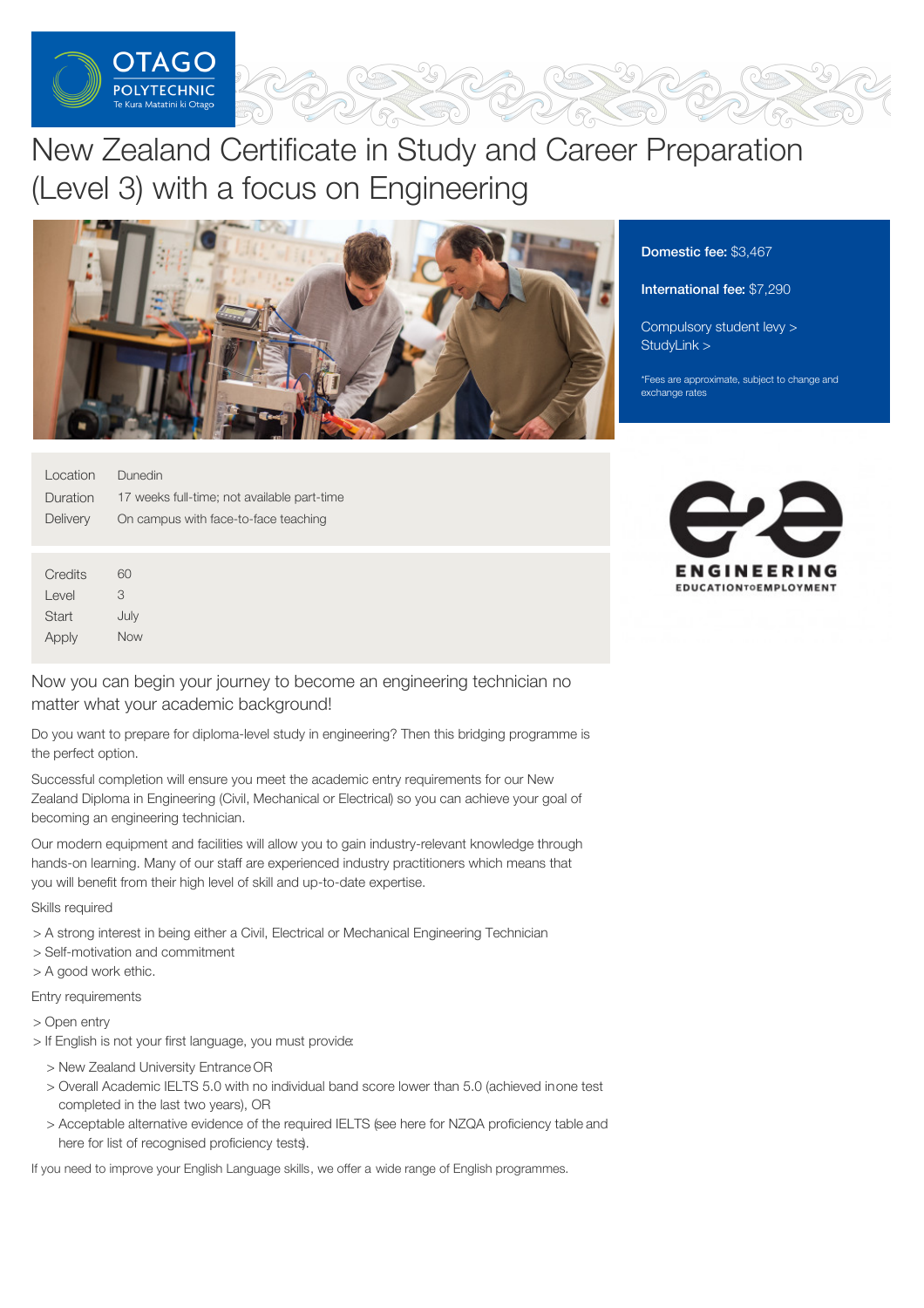Please note: This programme will only run if there are sufficient numbers.

Selection procedure

You will be interviewed to assess your suitability for this programme. If it is in your best interests, we may recommend an alternative programme for you.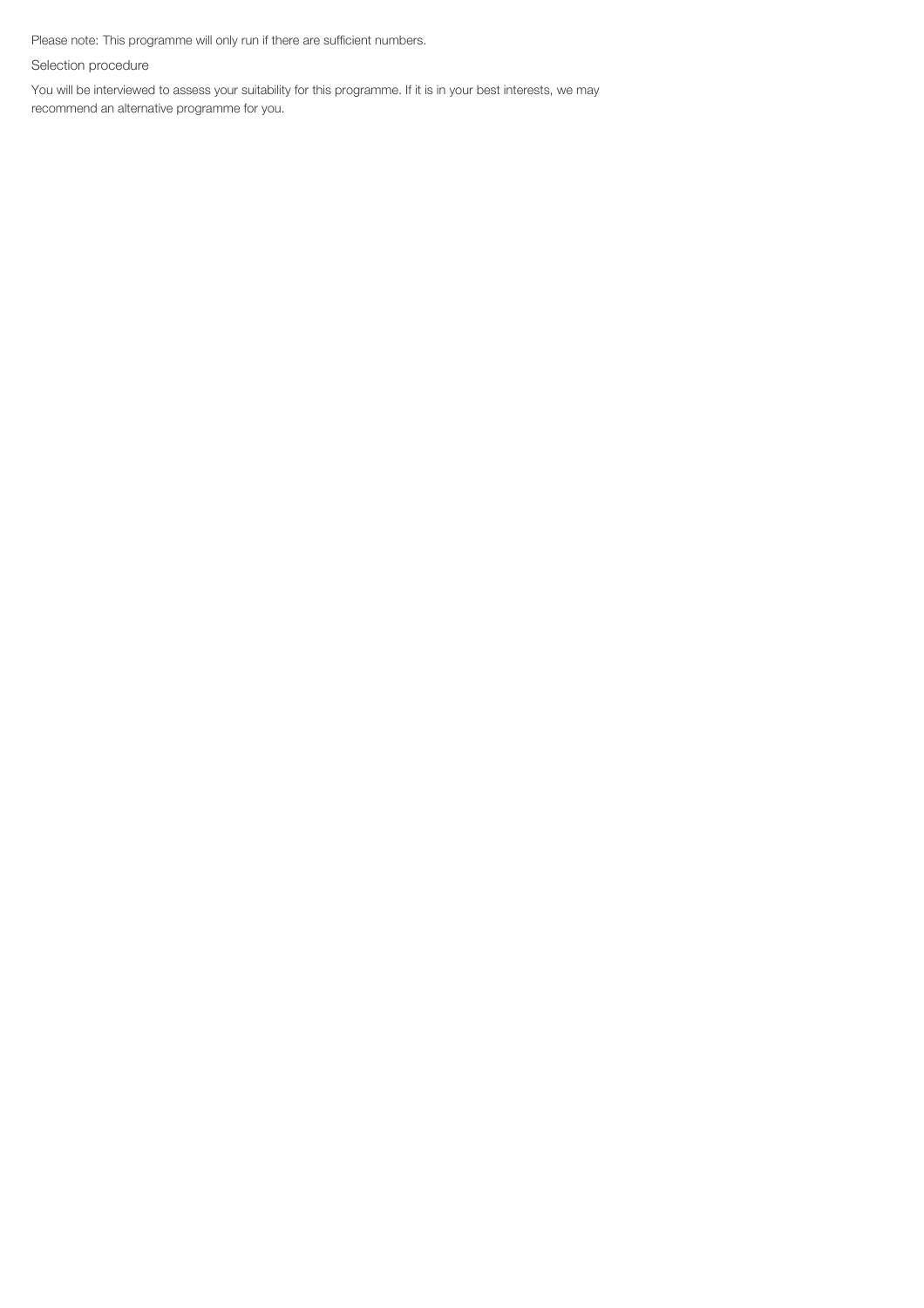### Additional documentation

You must supply certified copies of proof of identity, academic records and/or CV if you have been working and proof of residency (where appropriate).

#### Additional costs

You will need to provide your own personal stationery and a calculator. It is strongly recommended that you have access to a wifi-capable laptop to assist you with your studies.

#### He Toki fees scholarship

If you're an applicant who identifies as Maori and are between 16-40 years old, you can apply for the Maori and Pasifika Trades Training (MPTT) He Toki fees scholarship for support to study this programme.

For more information about this scholarship:

Visit http://hetoki.co.nz Phone 0800 438 654 Email hetoki@tetapuae.co.nz

#### You will study

| New Zealand Certificate in Study and<br>Career Preparation (Level 3) | Level | Credits |
|----------------------------------------------------------------------|-------|---------|
| Career and study skills (Engineering context)                        |       | 15      |
| Communication for academic purposes (Engineering context)            |       | 15      |
| Maths for engineering                                                |       | 15      |
| Physics for engineering                                              |       | 15      |
| Programme total                                                      |       | 60      |

## Your workload

You will be expected to study for (approximately) 40 hours per week. This will consist of lectures, laboratory sessions, tutorials and your own study time. Assessment is continuous throughout the semester. Assignments are issued regularly and there are end of semester exams.

## Student loans and allowances

Student loans and allowances are for domestic students only. For information about student loans and allowances please visit the Studylink website. It is important to apply for your student loan/allowance at the same time as you apply for this programme, due to the length of time Studylink take to process. Loan/allowance applications can be cancelled at any time if you decide to withdraw your programme application or if it is unsuccessful.

## Recognition of prior learning

If you have extensive knowledge and skills due to practical experience in this area, enquire about our recognition of prior learning process at Capable NZ. You may have already gained credits towards this qualification.

## Disclaimer

While every effort is made to ensure that this sheet is accurate, Otago Polytechnic reserves the right to amend, alter or withdraw any of the contained information. The fees shown in this document are indicative ONLY. Both domestic and international fees are subject to change and are dependent on the development and implementation of Government policies. Please note that additional fees may from time to time be required for external examination, NZQA fees and/or additional material fees.